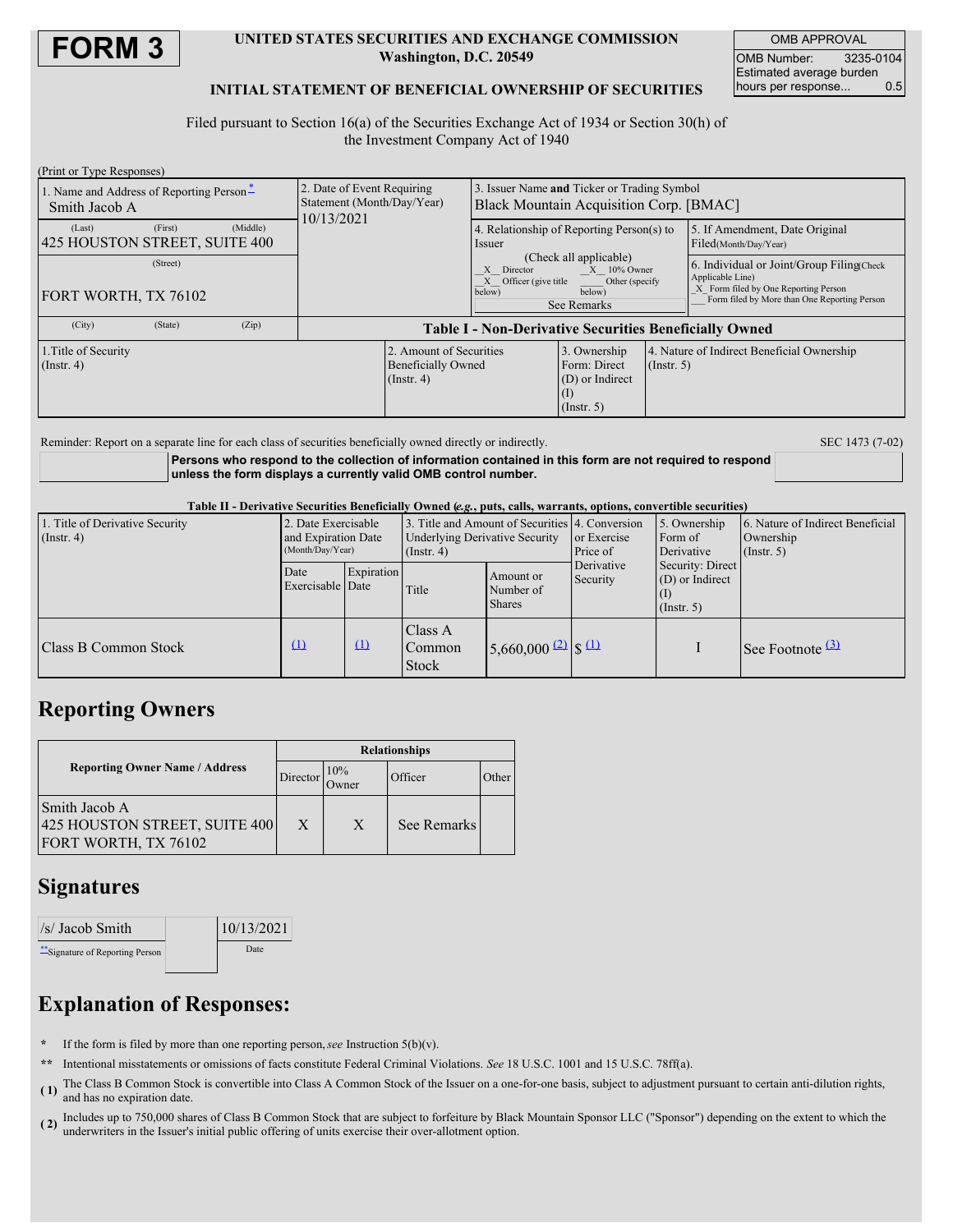Sponsor is the record holder of the securities reported herein. Sponsor is a limited liability company, the sole manager of which is Rhett Bennett, and its members include the Reporting Person. Because of the relationship between the Reporting Person and Sponsor, the Reporting Person may be deemed to beneficially own the securities held of record by Sponsor and reported herein to the extent of the greater of the Reporting Person's direct or indirect pecuniary interests in the profits or capital accounts of

**( 3)** Sponsor. The Reporting Person disclaims beneficial ownership of the securities reported herein, except to the extent of the Reporting Person's pecuniary interest therein, if any, and this report shall not be deemed an admission that the Reporting Person is the beneficial owner of or has any pecuniary interest in such securities for purposes of Section 16 of the Securities Exchange Act of 1934, as amended, or for any other purpose.

### **Remarks:**

Chief Financial Officer, Chief Accounting Officer and Secretary

Exhibit List: Exhibit 24.1 - Power of Attorney

Note: File three copies of this Form, one of which must be manually signed. If space is insufficient, *See* Instruction 6 for procedure.

Potential persons who are to respond to the collection of information contained in this form are not required to respond unless the form displays a currently valid OMB number.